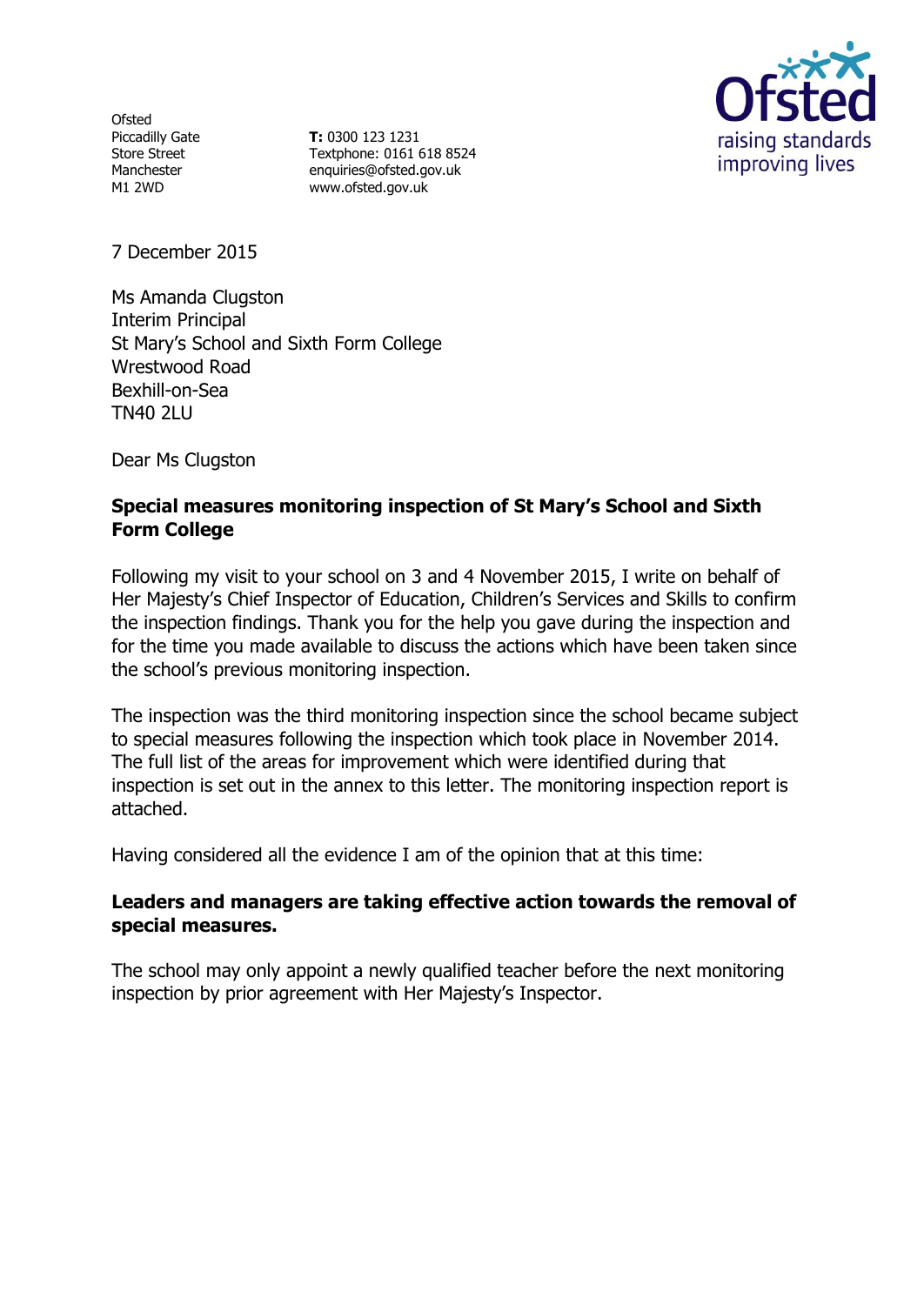

This letter and monitoring inspection report will be published on the Ofsted website. I am copying this letter and the monitoring inspection report to the Secretary of State, the Chair of the Governing Body and the Director of Children's Services for East Sussex.

Yours sincerely

Lesley Farmer

# **Her Majesty's Inspector**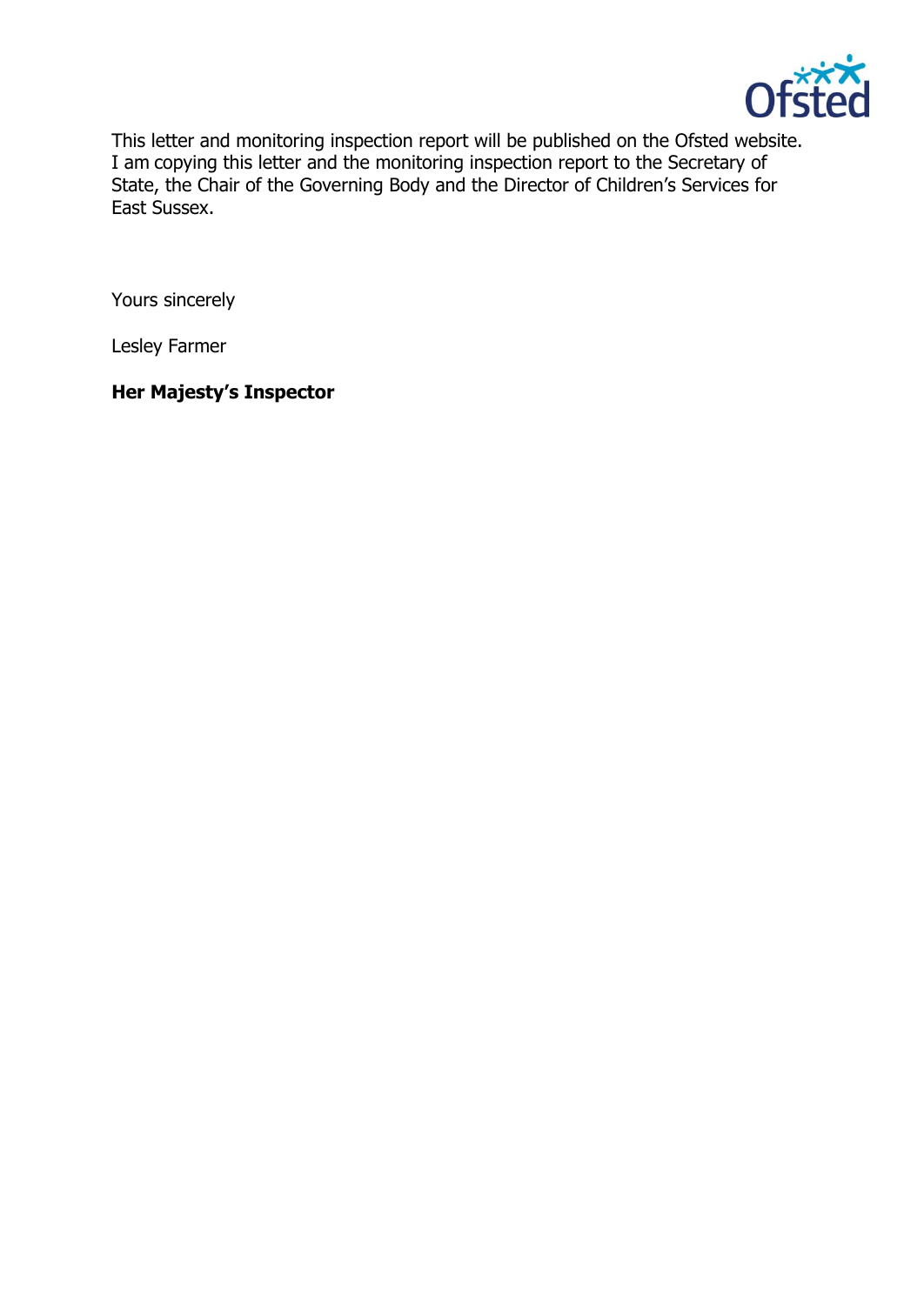

# **Annex**

## **The areas for improvement identified during the inspection which took place in November 2014**

- Ensure that all posts for the key staff responsible for leading the safeguarding systems are filled.
- Improve the quality of teaching so that all groups of pupils make good progress and achieve well by ensuring that:
	- teachers have high expectations of the pupils they teach and provide consistently high levels of challenge for all pupils regardless of learning needs, but particularly the more able
	- pupils receive work that builds on their previous attainment, notably in English and mathematics
	- any gaps in pupils' knowledge are addressed, especially in their written work
	- teachers use assessment effectively to set targets for pupils' achievement and provide pupils with feedback that helps them improve their work.
- Improve leadership and management at all levels to secure at least good outcomes for pupils by ensuring that:
	- all staff rigorously follow the school's policies for keeping pupils safe
	- making sure that risk assessments for pupils, whose circumstances make them vulnerable, are kept up to date and that record-keeping is of high quality and shared with key staff
	- establishing an effective system for monitoring staff performance and holding them to account
	- establishing formal middle leadership roles, making sure all middle leaders have the skills needed to lead their areas of responsibility well and that they are held to account effectively
	- making sure that the curriculum supports effective learning and achievement and prepares pupils well for their next stage in education, training or employment
	- ensuring leadership of the sixth form is effective and accountable.
- **EXECUTE:** An external review of governance should be undertaken in order to assess how this aspect of leadership and management may be improved.
- An external review of the school's use of the pupil premium should be undertaken in order to assess how this aspect of leadership and management may be improved.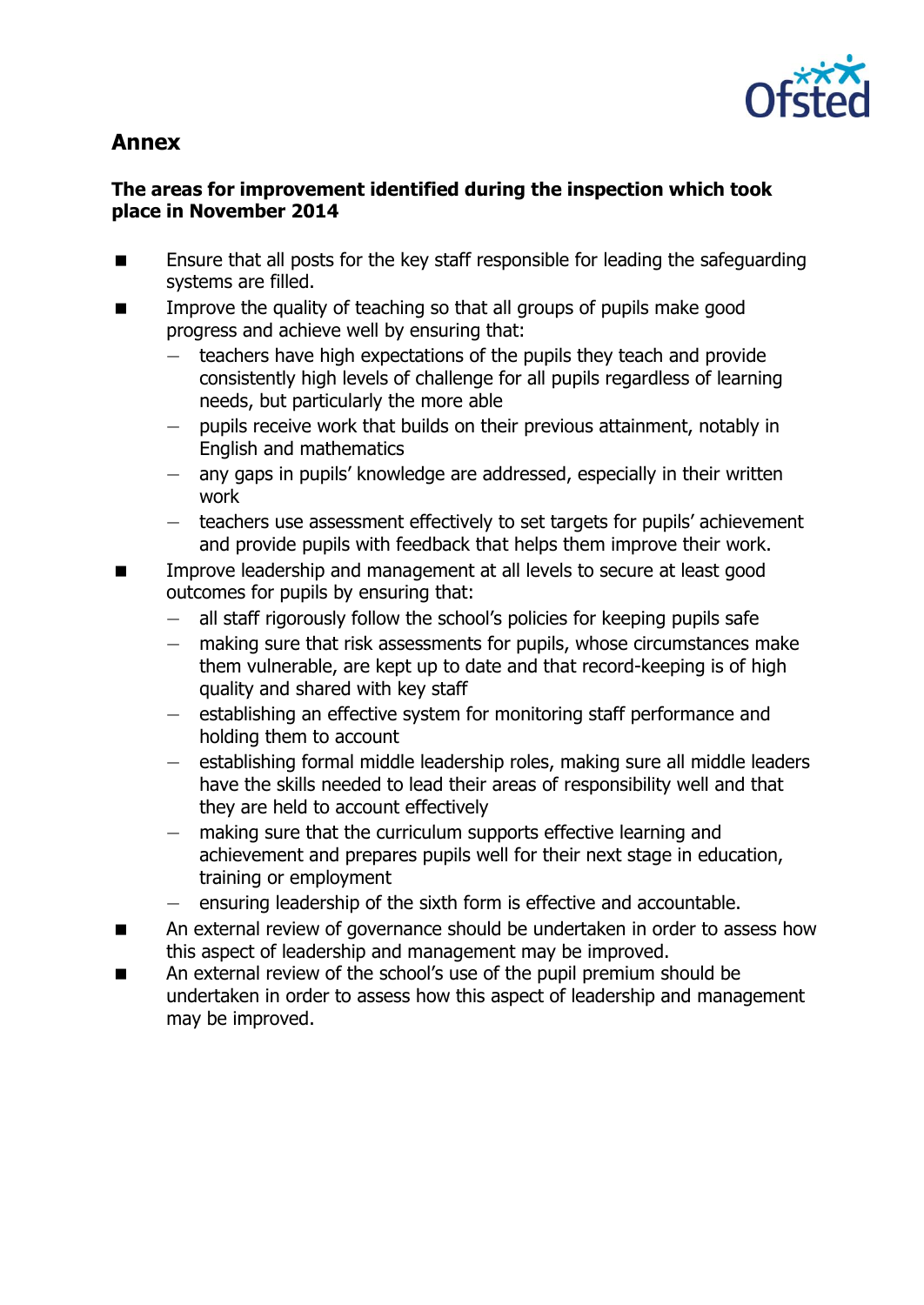

The school must meet the following national minimum standards for residential special schools.

- Where necessary, a child has a clear individual health and welfare plan or similar record, containing relevant health and welfare information provided by parents/carers and recording significant health and welfare needs and issues. This record should be agreed by parents/carers and include:
	- records of developmental checks
	- health monitoring required by staff
	- intimate care or bodily functions requiring staff help
	- the involvement of a child's parents/carers or significant others in health and welfare issues (NMS 3.12).

The school ensures that:

- **EXTERN** Arrangements are made to safeguard and promote the welfare of pupils at the school, and such arrangements have regard to any guidance issued by the Secretary of State (NMS 11).
- A written record is kept of major sanctions and the use of any physical intervention. Records may include the information in Appendix 2 (use of physical restraint). The record is made within 24 hours of the sanction being applied and is legible. Children are encouraged to have their views recorded in the records. The school regularly reviews any instances of the use of physical intervention restraint and examines trends or issues to enable staff to reflect and learn in a way that will inform future practice (NMS 12.6).
- The records specified in Appendix 2 are maintained and monitored by the school and action taken as appropriate (NMS 13.3).
- All adults visiting residential accommodation (for example, visitors, outside delivery and maintenance personnel) are kept under sufficient staff supervision to prevent them gaining substantial unsupervised access to children or their accommodation (NMS 14.4).
- **All staff have access to support and advice for their role. They also have** regular supervision and formal annual appraisal of their performance (NMS 19.6).
- The school produces a written placement plan, agreed as far as is practicable with the child, the child's parents/carers and any placing authority for the child, unless the information is held elsewhere such as in the child's statement of special educational needs. The placement plan identifies the needs of that child that the school should meet and specifies how the school will care for the child and promote their welfare on a day-to-day basis. Where significant changes are made to the placement plan, there is appropriate consultation. Where applicable, the plan is consistent with the care plan of the placing authority for any child placed by a local authority. The placement plan is regularly reviewed and amended as necessary to reflect significant changes in the child's needs or progress in his or her development. Where feasible, children in the school are aware of the content of their placement plans, and confirm that the school is providing care for them that is consistent with the plans (NMS 21.1).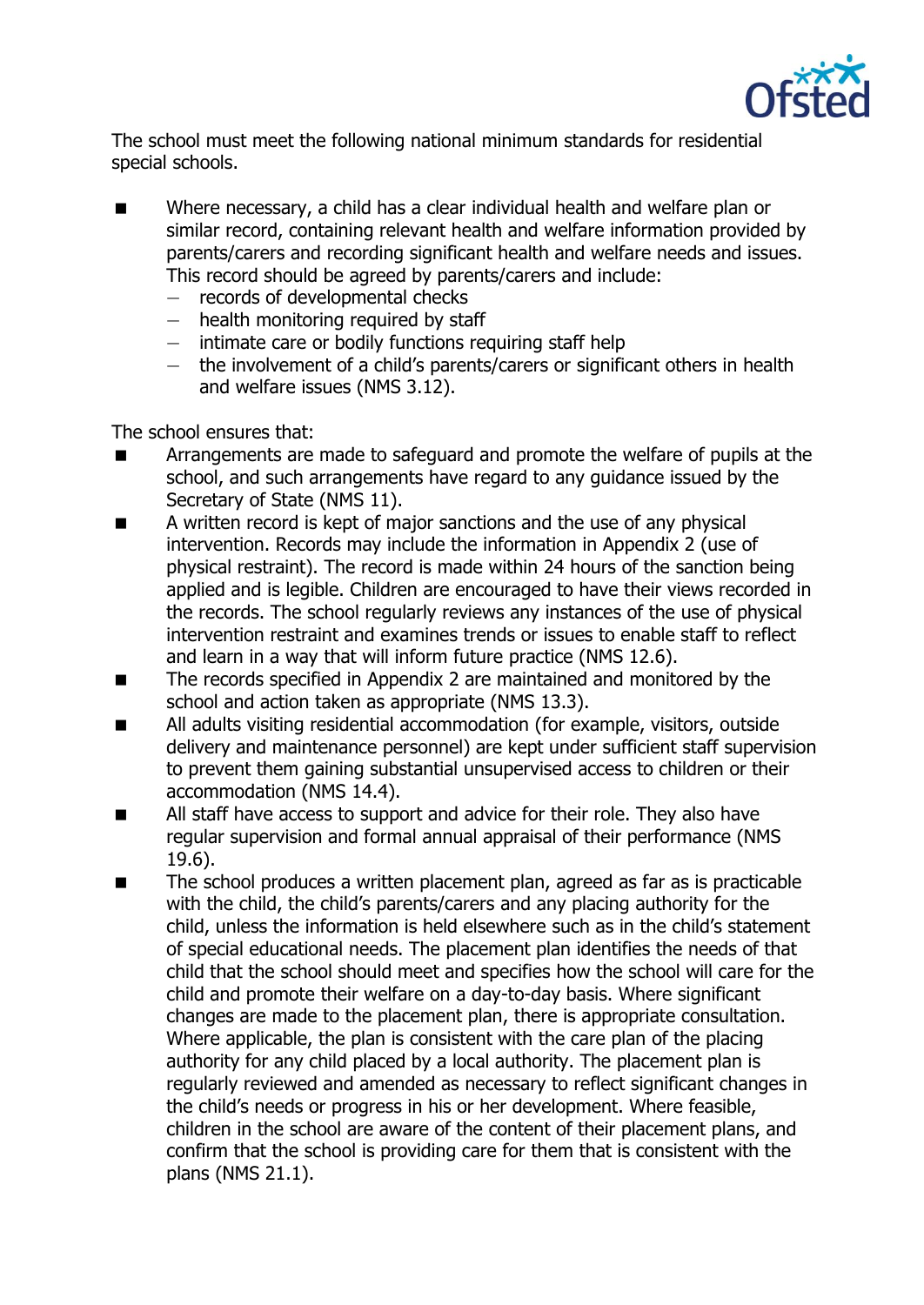

- Residential staff are provided with formal training in autistic spectrum disorder.
- The internal audit system for medication is improved, in particular for emergency medication and homely remedies.
- All residential pupils' independence plans reflect their individual abilities and incorporate their views.

## **Report on the third monitoring inspection on 3 and 4 November 2015**

## **Evidence**

During this inspection, I observed the school's work and scrutinised leaders' selfevaluation and other documentation, including the single central register of staff employed. I met with the interim Principal, a group of pupils, the Chair of Trustees and Governors, the vice-chair of trustees and two additional governors. I also met with two groups of staff, including members of the teaching support staff. I met separately with the head of education and the leaders of literacy and numeracy, with whom I conducted joint observations of pupils' learning and discussed pupils' most recent assessment information. I spoke on the telephone with several parents and met with members of the interim management board. The interim Principal also accompanied me on a joint observation. I observed learning and teaching and looked at examples of pupils' work across a range of subjects and key stages, including in the sixth form.

This monitoring inspection focused on aspects of the educational provision judged inadequate at the previous section 5 inspection. At the time of this visit, a full inspection of the residential provision conducted in May 2015 had been published. In particular, the following three aspects of leadership and management, reported in the second monitoring inspection conducted in June 2015, have been revisited:

- **nd a** how leaders respond to parental concerns and formal complaints
- $\blacksquare$  leaders' approach to rebuilding the trust and confidence of the wide majority of the parent body
- leaders' approach to building a vision for the school that both empowers remaining staff to be able to offer solutions and inspires their full trust and confidence in the senior leadership and governance of the school.

This inspection has also focused on teaching, learning and assessment and personal development, behaviour and welfare.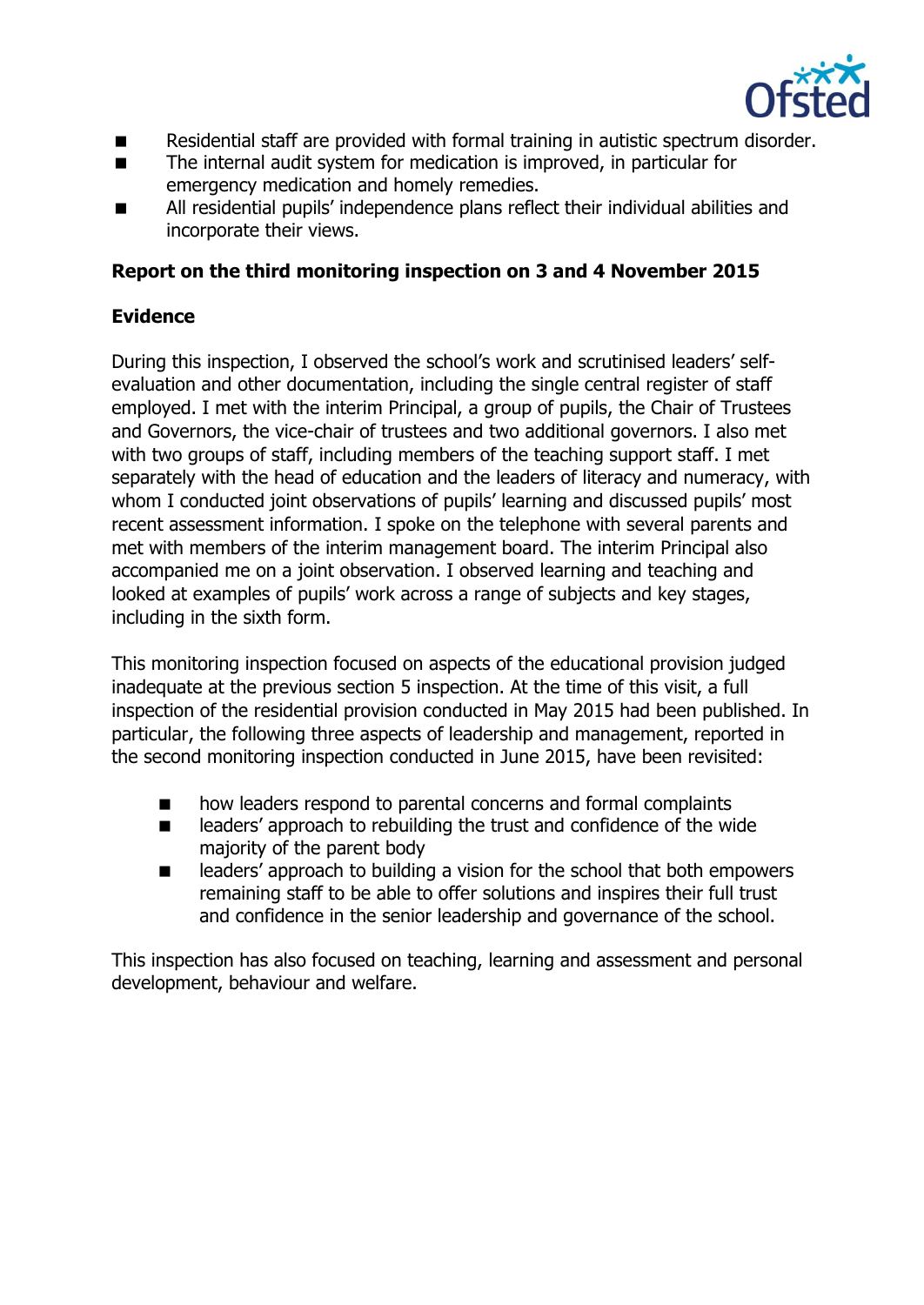

## **Context**

Since the monitoring inspection in June 2015, significant changes to the leadership and management of the school have taken place, including the departure of the Principal in July 2015. An interim Principal was appointed in July 2015. She has since established an interim management board (IMB) consisting of three interim senior leaders. The role of the IMB is to oversee the removal of the school from special measures and provide ongoing support for a new Principal when an appointment has been secured.

## **Quality of teaching, learning and assessment**

Teaching is improving securely. As a result, pupils are making better gains in their learning. Since the previous monitoring inspection, further progress has been made in ensuring the accuracy of the school's baseline assessment of pupils on entry to St Mary's. All pupils have been fully re-assessed. A new software system is up and running and available to staff, with up-to-date assessment information for pupils in Key Stage 4 and in the sixth form. Teachers are using the information to inform their lesson-planning. The software will very shortly be fully operational for teachers of younger pupils. During this inspection, parents reported that the quality of feedback about their child's progress has improved. Teachers now show a better awareness of the needs of the pupils in their groups, including disadvantaged pupils. Multidisciplinary training sessions have been initiated to promote dialogue and joint planning for pupils' progression. This joint planning was evident in each of the lessons visited during this inspection. Equally, teachers are now factoring pupils' education and healthcare plan targets into their lesson plans. As a result, individual pupils' academic and wider needs are now being recognised and more effectively addressed through teaching.

Joint observations conducted with the leaders of literacy and numeracy respectively attest to these leaders' strong capacity to accurately identify the strengths and weaknesses in teaching and outline for teachers the next steps in improving the quality of pupils' learning. Teachers report that the regular programme of monitoring and feedback has helped them greatly to recognise that much more can be done to improve pupils' progress and, very importantly, understand how to go about it.

Despite these improvements, parents' feedback, scrutiny of pupils' work and current assessment information confirm that the level of challenge in learning is not yet consistently high enough across all subjects or key stages. Leaders recognise this and have introduced booster sessions in mathematics and an accelerated reader scheme to narrow the gap in some pupils' achievement. Both strategies are already yielding good gains in pupils' current achievement, but are yet to impact fully on the legacy of underachievement over time, particularly in the sixth form. Nevertheless, teachers, teaching assistants and therapists have raised their game successfully.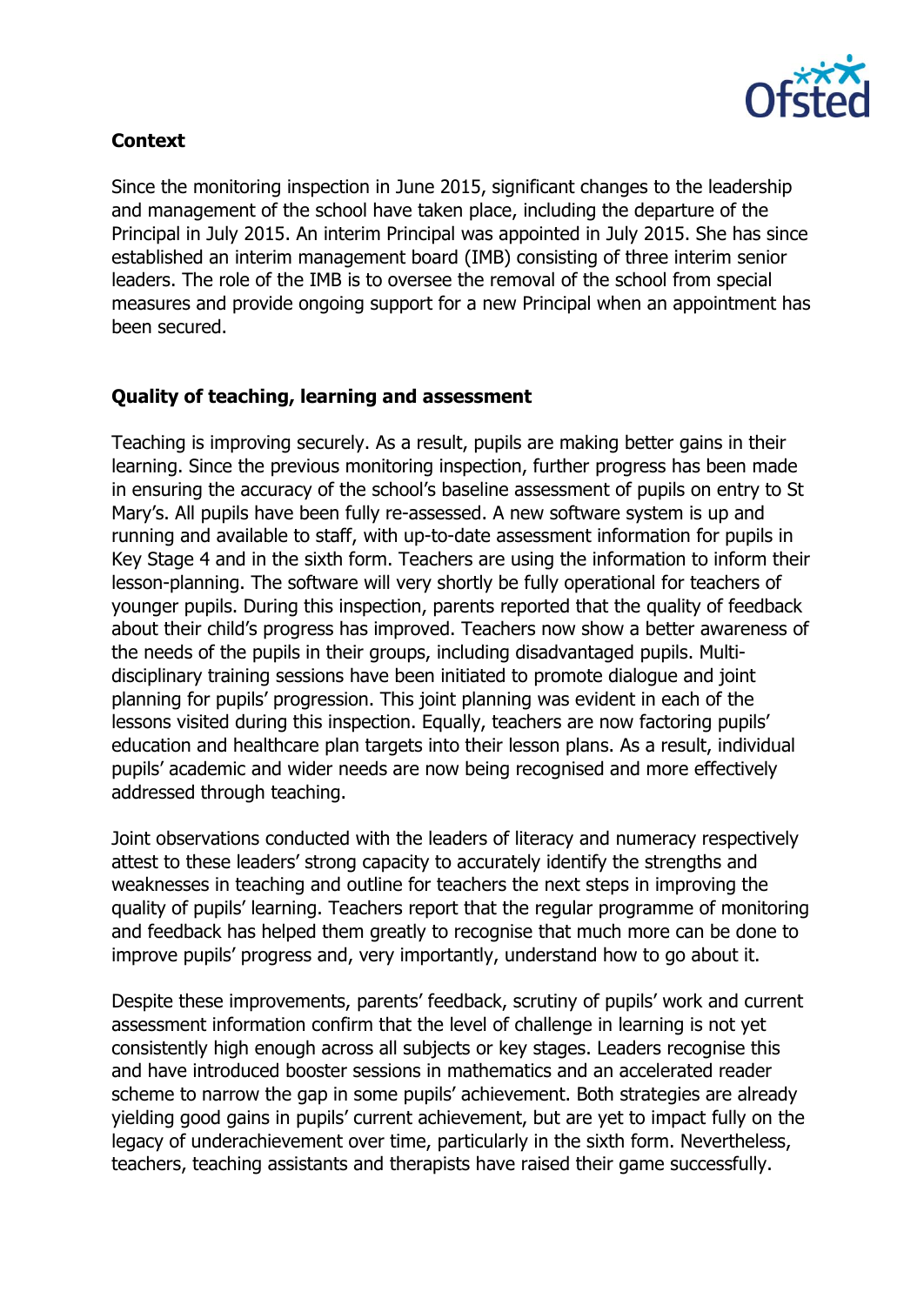

They have engaged fully with the training provided and show a strong determination and commitment to continually improve.

## **Personal development, behaviour and welfare**

Pupils present as polite and supportive at all times. In particular, they demonstrate an unswerving preparedness for learning which is not yet rewarded consistently enough by tasks or activities in lessons that provide a sufficient degree of challenge. Nevertheless, they have noted changes since September that they have welcomed. For example, sixth-form pupils appreciate greatly the changes that have been introduced to the timetabling arrangements of subjects, for which they had lobbied and presented a petition. During discussions, pupils of all ages demonstrate a mature understanding of the importance of equality of opportunity, especially concerning the ways in which adults and young people with disabilities or special educational needs can be the subject of discrimination or prejudice. They value greatly the ways in which adults within the school support and prepare them for the next steps in their education and training by raising their awareness and understanding of such matters. Without exception, they assert that leaders, teachers and other adults keep them safe. In particular, pupils' good behaviour, attendance rates and obvious support for each other are striking features of what St Mary's gets right. Lunchtimes and breaktimes provide excellent examples of the uplifting community spirit that has been built in the school, where good achievements can be celebrated and social time enjoyed by pupils and staff alike.

### **Effectiveness of leadership and management**

Since the previous monitoring inspection, governors have taken urgent and necessary action to secure a fully effective and more rapid trajectory for the removal of special measures. The Principal, who took the decision to leave in July 2015, has been successfully replaced, with immediate effect. A very experienced interim Principal has not only set up the IMB but also quickly and effectively reorganised the working arrangements of the existing heads of service. Consequently, the heads of education, business, care and therapy now work together under one umbrella within a senior leadership group reporting directly to the IMB. Despite the short timescale, the new arrangements are already bearing fruit. The action plans for the removal of special measures have been sensibly revised and these and the necessary groundwork for a sustainable future for St Mary's have both been discussed openly with staff. Very importantly, staff now feel able to contribute to the improvement plans. Substantive staff now present as 'buoyed up' and optimistic; they report that the new senior leaders are both accessible and supportive, albeit no one underestimates the level of challenge that lies ahead.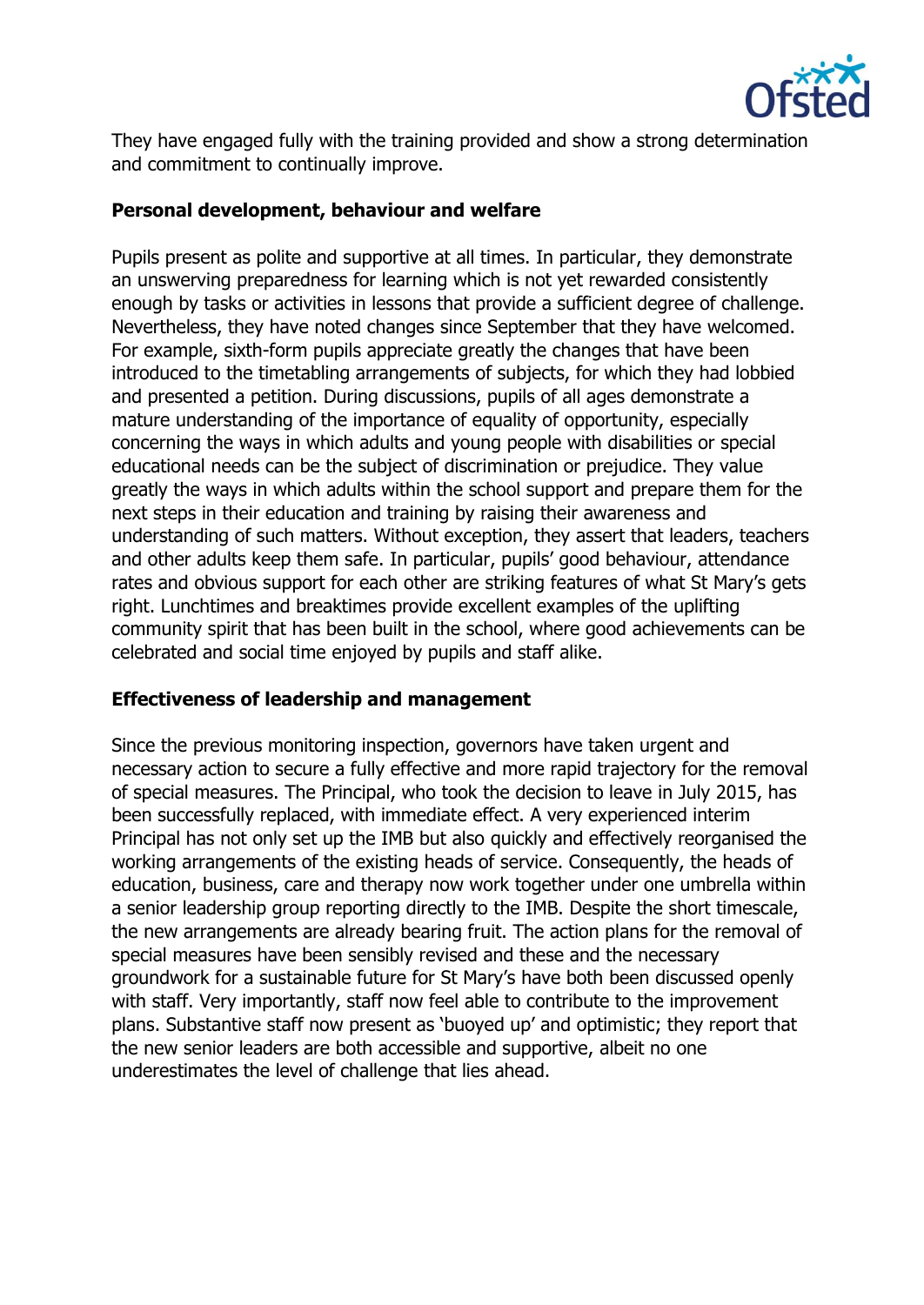

Judicious systems to help teachers to teach effectively and pupils learn more rapidly have been established quickly and to good effect. For example, the new term kicked off with a series of training sessions for all staff, followed by further input for targeted individuals from a range of consultant headteachers. This programme, designed to build the expertise and skills of staff on an individual basis, is set to continue throughout the year. Staff response has been positive; they welcome the challenge and the support. This is because they want the school to succeed and they want to be part of the solution. It was also noticeable that, throughout this inspection, pupils presented unfailingly as ready to learn, keen to participate and willing to challenge themselves where the opportunity arose.

Parents with whom Her Majesty's Inspector spoke voiced growing levels of satisfaction with the new direction of travel. Some parents noted that information received since September about their son's or daughter's progress is much more helpful and rigorous. However, a few also commented that there is still more to be done to ensure a consistently good enough level of challenge for individual pupils. Her Majesty's inspector agrees. Nevertheless, common themes included improvements in the amount and the manner of communication with parents. Parents have noted and welcomed this shift in emphasis; they see open and transparent communications as essential to helping them rebuild the lost confidence and trust in the school's leaders which some of them have experienced in the past.

From a very early point, the interim Principal and other IMB members have set out to demonstrate their willingness to listen to and act upon parents' concerns. For example, a parent survey conducted at the end of September, which yielded double the number of responses to previous surveys, evidenced significantly increased levels of confidence in the leadership of the school from the parents who responded. Furthermore, since July, the number of informal and formal parental complaints has considerably reduced. The IMB members have also wisely supported governors in an immediate review of the complaints policy which was, for some parents, a point of contention in the past. The new policy is now operational and it aligns correctly with the legislative requirements for non-maintained special schools.

Although considerable ground has been gained through the injection of new and effective senior leadership, further reorganisation is ongoing within the governing body to ensure similarly high levels of confidence in the governance of the school. With this in mind, governors have not shied away from the need to look inwards and self-evaluate. Recognising the legacy of past mistakes, some very longstanding and dedicated governors have acted responsibly and wisely by stepping down to allow for new blood and a different approach. New governors have been recruited and to good effect, as noted in the heightened levels of challenge at a recent governing body meeting with members of the senior leadership group. Heads of service commented that they had not been challenged similarly in the past. Members of the IMB are working closely with governing body members to support them in recruiting